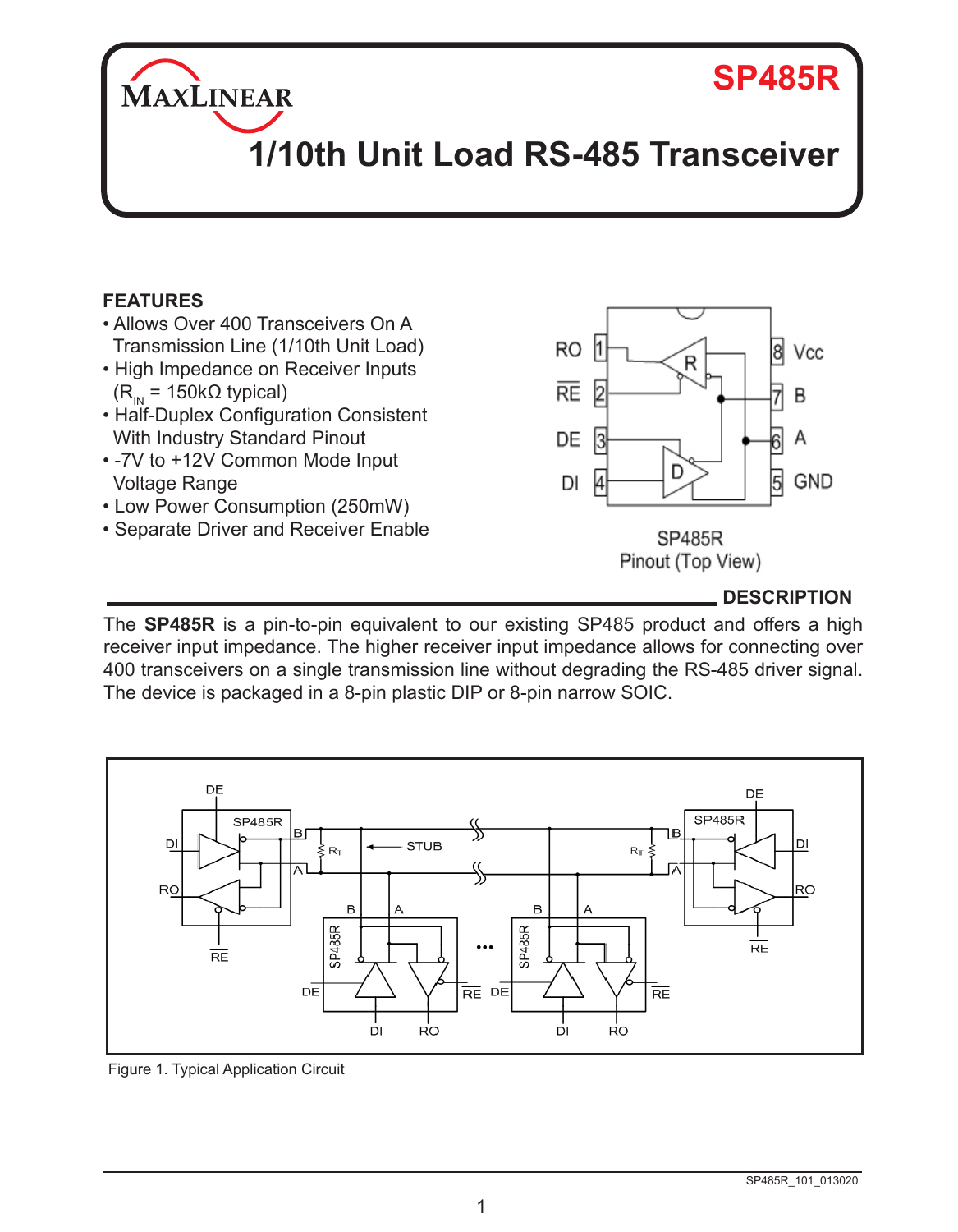#### **ABSOLUTE MAXIMUM RATINGS**

These are stress ratings only and functional operation of the device at these ratings or any other above those indicated in the operation sections of the specifications below is not implied. Exposure to absolute maximum rating conditions for extended periods of time may affect reliability.

| <b>Power Dissipation</b>            |  |
|-------------------------------------|--|
|                                     |  |
| $(\emptyset_{14} = 62^{\circ}$ C/W) |  |
|                                     |  |
| $(Q_{\text{A}} = 62^{\circ}$ C/W)   |  |

## **ELECTRICAL CHARACTERISTICS**

| Typically 25°C @ $V_{cc}$ = +5V unless otherwise noted. |      |      |          |              |                                                                                |
|---------------------------------------------------------|------|------|----------|--------------|--------------------------------------------------------------------------------|
| <b>PARAMETERS</b>                                       | MIN. | TYP. | MAX.     | <b>UNITS</b> | <b>CONDITIONS</b>                                                              |
| <b>LOGIC INPUTS</b>                                     |      |      |          |              |                                                                                |
| $V_{IL}$                                                |      |      | 0.8      | Volts        |                                                                                |
| $V_{\rm IH}$                                            | 2.0  |      |          | Volts        |                                                                                |
| <b>LOGIC OUTPUTS</b>                                    |      |      |          |              |                                                                                |
| $V_{\underline{\mathrm{OL}}}$                           |      |      | 0.4      | Volts        | $I_{\text{out}} = -3.2 \text{mA}$                                              |
| $V_{OH}$                                                | 24   |      |          | <b>Volts</b> | $I_{OUT} = 1.0mA$                                                              |
| <b>RS-485 DRIVER DC Characteristics</b>                 |      |      |          |              |                                                                                |
| Open Circuit Voltage                                    |      |      | 6.0      | Volts        |                                                                                |
| Differential Output Voltage                             | 1.5  |      | 5.0      | Volts        | $R_i = 54\Omega$ , $C_i = 50pF$                                                |
| <b>Balance</b>                                          |      |      | $+/-0.2$ | Volts        | $ V_\tau $ - $ \overline{V_\tau} $                                             |
| Common-Mode Output                                      |      |      | 3.0      | Volts        |                                                                                |
| <b>Output Current</b>                                   | 28.0 |      |          | mA           | $R_{1} = 54\Omega$                                                             |
| <b>Short Circuit Current</b>                            |      |      | $+/-250$ | mA           | Terminated in -7V to +12V                                                      |
| <b>RS-485 DRIVER AC Characteristics</b>                 |      |      |          |              |                                                                                |
| Maximum Data Rate                                       | 5    |      |          | <b>Mbps</b>  | $R_i = 54\Omega,$                                                              |
| <b>Output Transition Time</b>                           |      | 30   |          | ns           | Rise/fall time, 10% to 90%                                                     |
| Propagation Delay, t <sub>PLH</sub>                     |      | 60   | 100      | ns           | See Figures 4 & 6, $R_{\text{DIEF}} = 54\Omega$ ,<br>$C_{L1} = C_{L2} = 100pF$ |
| Propagation Delay, t <sub>PHI</sub>                     |      | 60   | 100      | ns           | See Figures 4 & 6, $R_{\text{DIFF}} = 54\Omega$ ,<br>$C_{L1} = C_{L2} = 100pF$ |
| <b>Driver Output Skew</b>                               |      | 5    | 15       | ns           | see Figures 4 and 6,<br>$t_{SKEW} =  t_{DPHL} - t_{DPLH} $                     |
| <b>RS-485 RECEIVER DC Characteristics</b>               |      |      |          |              |                                                                                |
| Output Voltage Low, V <sub>ol</sub>                     |      |      | 0.4      | Volts        |                                                                                |
| Output Voltage High, V <sub>OH</sub>                    | 2.4  |      |          | Volts        |                                                                                |
| <b>Tri-State Output Current</b>                         |      |      | $+/-1$   | μA           | $0.4V \le V_{\text{out}} \le 2.4V$ ; $\overline{\text{RE}} = \text{Vec}$       |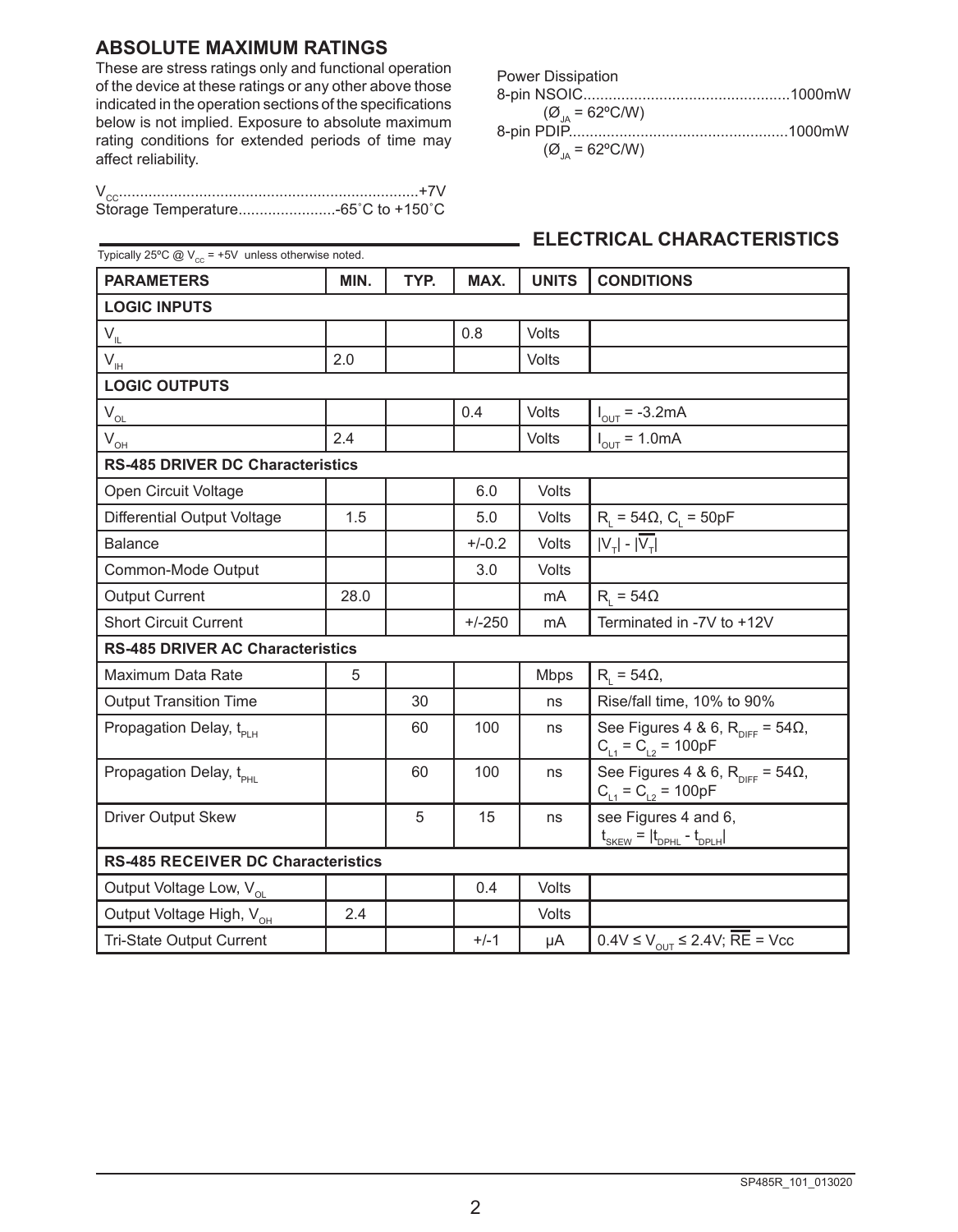| Typically 25°C $@V_{cc} = +5V$ unless otherwise noted. |              |      |          |              |                                                                                                                                           |  |
|--------------------------------------------------------|--------------|------|----------|--------------|-------------------------------------------------------------------------------------------------------------------------------------------|--|
| <b>PARAMETERS</b>                                      | MIN.         | TYP. | MAX.     | <b>UNITS</b> | <b>CONDITIONS</b>                                                                                                                         |  |
| RS-485 RECEIVER DC Characteristics (continued)         |              |      |          |              |                                                                                                                                           |  |
| Common Mode Range                                      | $-7.0$       |      | +12.0    | Volts        |                                                                                                                                           |  |
| <b>Receiver Sensitivity</b>                            |              |      | $+/-0.2$ | <b>Volts</b> | $-7V \le VCM \le +12V$                                                                                                                    |  |
| Input Impedance                                        | 120          | 150  |          | kΩ           | $-7V \le VCM \le +12V$                                                                                                                    |  |
| <b>RS-485 RECEIVER AC Characteristics</b>              |              |      |          |              |                                                                                                                                           |  |
| Maximum Data Rate                                      | $\mathbf{1}$ |      |          | <b>Mbps</b>  |                                                                                                                                           |  |
| Propagation Delay; t <sub>PHI</sub>                    |              |      | 1200     | ns           | See Figures 4 & 8, $R_{\text{DIFF}} = 54\Omega$ ,<br>$C_{L1} = C_{L2} = 100pF$                                                            |  |
| Propagation Delay; t <sub>PLH</sub>                    |              |      | 1200     | ns           | See Figures 4 & 8, $R_{\text{DIFF}} = 54\Omega$ ,<br>$C_{L1} = C_{L2} = 100pF$                                                            |  |
| Differential Receiver Skew                             |              | 60   |          | ns           | See Figures 4 & 8, $R_{\text{DIFF}} = 54\Omega$ ,<br>$C_{L1} = C_{L2} = 100pF$ ,<br>$t_{\text{SKEW}} =  t_{\text{PHL}} - t_{\text{PLH}} $ |  |
| RS-485 DRIVER Enable / Disable Time                    |              |      |          |              |                                                                                                                                           |  |
| Driver Enable to Output Low                            |              | 40   | 500      | ns           | $C_{L}$ = 15pF, see Figures 5 and 7,<br>S, closed                                                                                         |  |
| Driver Enable to Output High                           |              | 40   | 500      | ns           | $C_{L}$ = 15pF, see Figures 5 and 7,<br>S <sub>c</sub> closed                                                                             |  |
| Driver Disable Time from Low                           |              | 40   | 500      | ns           | $C_i$ = 15pF, see Figures 5 and 7,<br>S, closed                                                                                           |  |
| Driver Disable Time from High                          |              | 40   | 500      | ns           | $C_i$ = 15pF, see Figures 5 and 7,<br>S <sub>c</sub> closed                                                                               |  |
| RS-485 RECEIVER Enable / Disable Time                  |              |      |          |              |                                                                                                                                           |  |
| Receiver Enable to Output Low                          |              | 40   | 500      | ns           | $C1$ = 15pF, see Figures 3 and 9,<br>S, closed                                                                                            |  |
| Receiver Enable to Output High                         |              | 40   | 500      | ns           | $C1$ = 15pF, see Figures 3 and 9,<br>S <sub>c</sub> closed                                                                                |  |
| Receiver Disable from Low                              |              | 40   | 500      | ns           | $C_i$ = 15pF, see Figures 3 and 9,<br>S, closed                                                                                           |  |
| Receiver Disable from High                             |              | 40   | 500      | ns           | $C_i$ = 15pF, see Figures 3 and 9,<br>S <sub>1</sub> closed                                                                               |  |
| <b>POWER REQUIREMENTS</b>                              |              |      |          |              |                                                                                                                                           |  |
| Supply Voltage V <sub>cc</sub>                         | $+4.75$      |      | $+5.25$  | <b>Volts</b> |                                                                                                                                           |  |
| Supply Current I <sub>cc</sub> , No Load               |              | 300  | 500      | μA           | $\overline{RE}$ = Vcc or 0V, DE = 0V                                                                                                      |  |
| Supply Current I <sub>cc</sub> , No Load               |              | 500  | 900      | μA           | $\overline{RE}$ = Vcc or 0V, $DE$ = Vcc                                                                                                   |  |
| <b>ENVIRONMENTAL</b>                                   |              |      |          |              |                                                                                                                                           |  |
| <b>Operating Temperature</b>                           |              |      |          |              |                                                                                                                                           |  |
| Commercial (C)                                         | 0            |      | $+70$    | °C           |                                                                                                                                           |  |
| Industrial (E)                                         | -40          |      | $+85$    | $^{\circ}$ C |                                                                                                                                           |  |
| Storage Temperature                                    | $-65$        |      | $+150$   | °C           |                                                                                                                                           |  |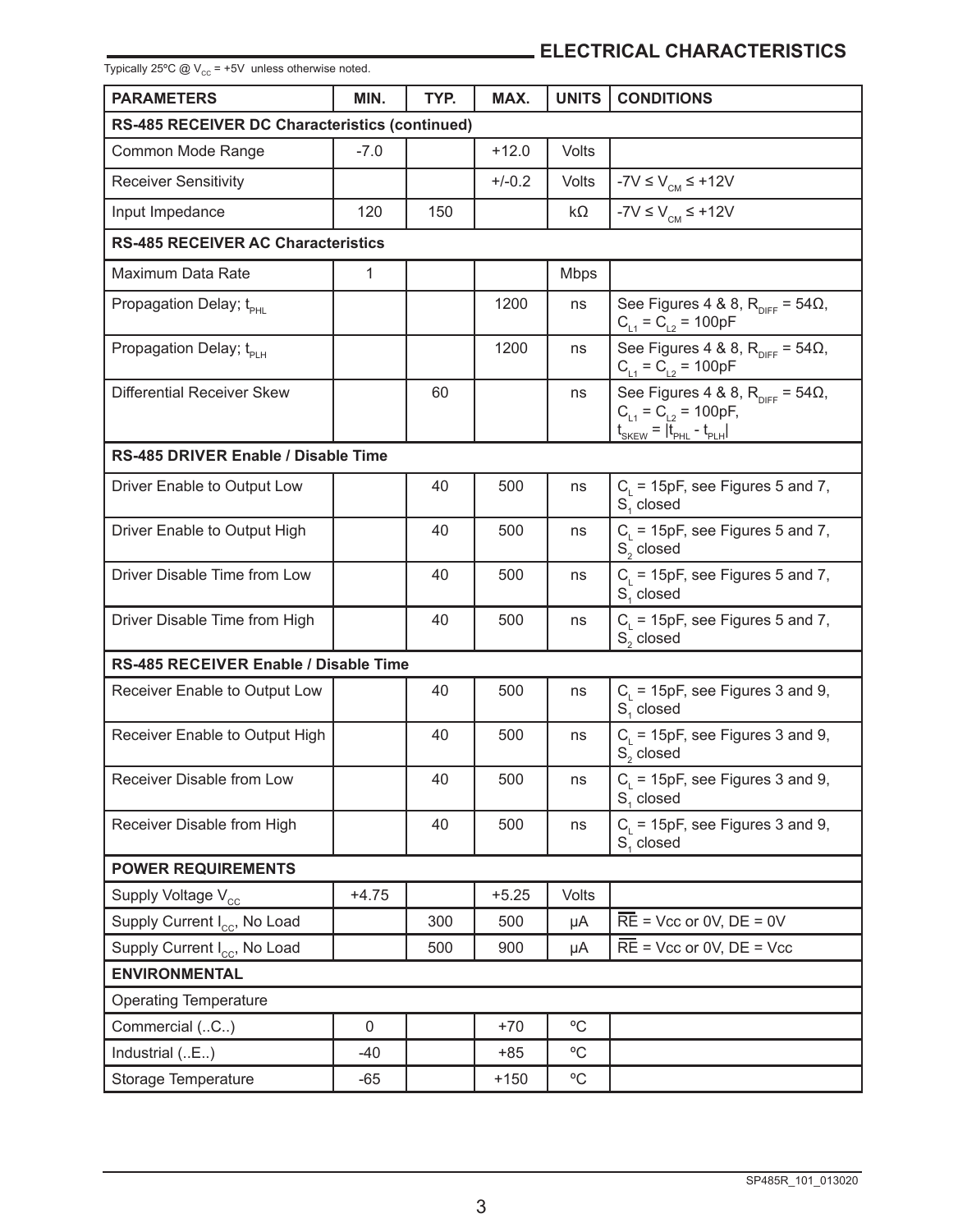

Pin 1 - RO - Receiver Output

Pin 2 - RE - Receiver Output Enable Active LOW

Pin 3 - DE - Driver Output Enable Active HIGH

Pin 4 DI - Driver Input

Pin 5 - GND - Ground Connection

Pin 6 - A - Driver Output / Receiver input Non-Inverting

Pin 7 - B - Driver Output / Receiver Input Inverting

Pin 8 - Vcc - Positive Supply 4.75V ≤ Vcc ≤ 5.25V

### **RECEIVER INPUT GRAPH**



-7V -3V +6V +12V -60µA +100µA 1/10 Unit Load Maximum Input Current versus voltage. (Shaded region) SP485R Reciever

## **TEST CIRCUITS**



Figure 2. Driver DC Test Load Circuit



Figure 4. RS-485 Driver/Receiver Timing Test



Figure 3. Receiver Timing Test Load Circuit



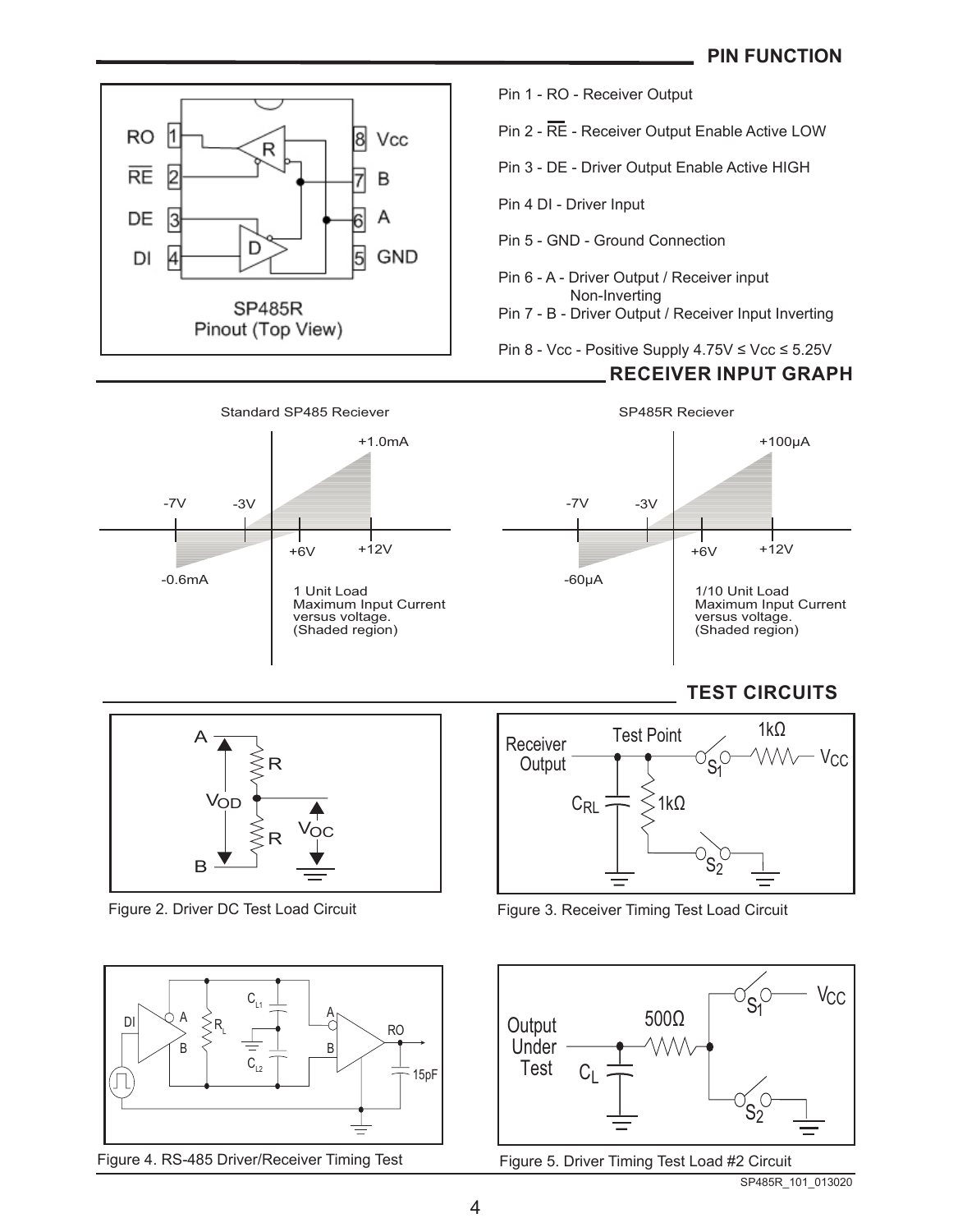#### **SWITCHING WAVEFORMS**



Figure 6. Driver Propagation Delays



#### Figure 7. Driver Enable and Disable Times



Figure 8. Receiver Propagation Delays

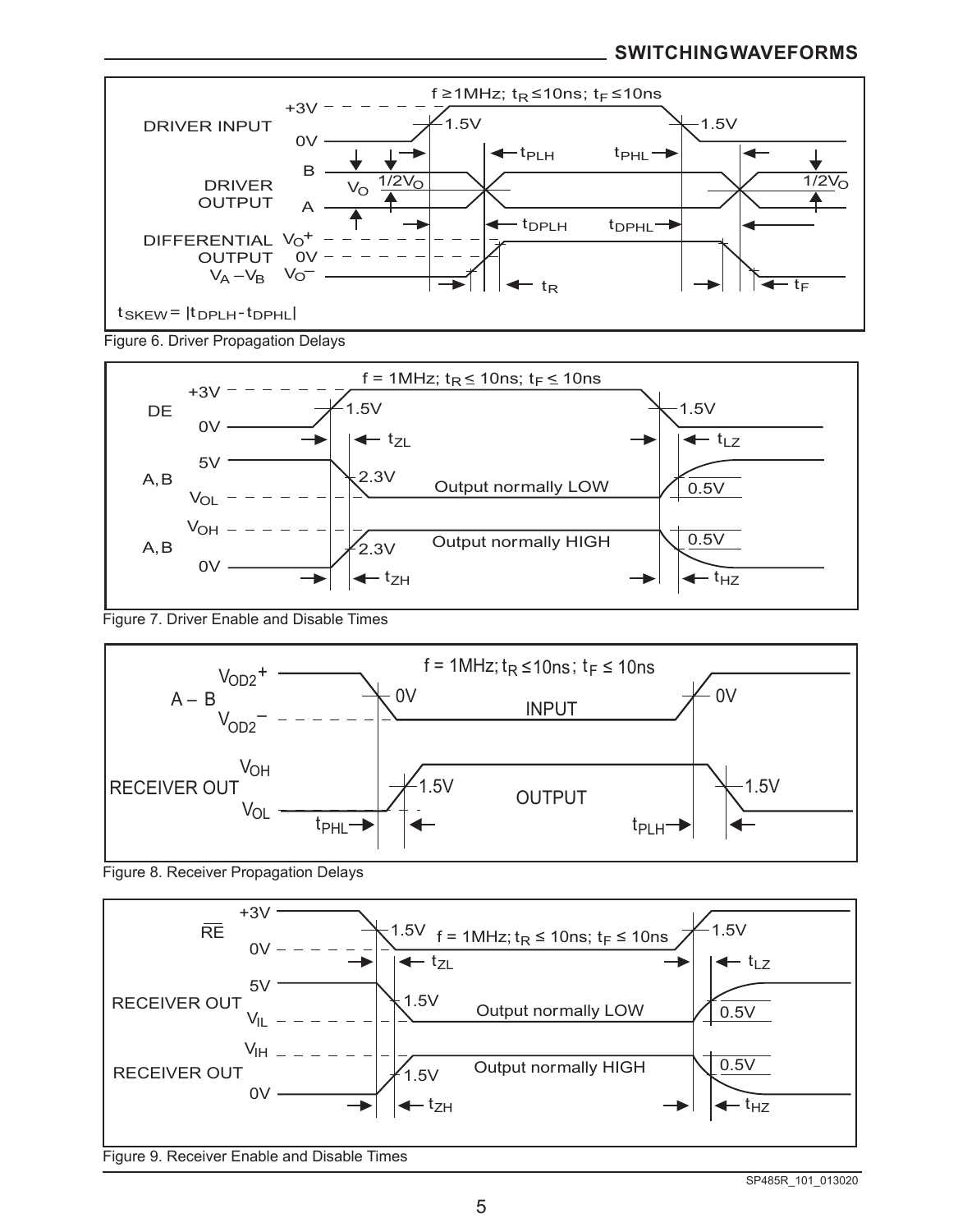The **SP485R** is a low power RS-485 differential transceiver. Similar to the SP485, the **SP485R** contains a half-duplex driver and receiver with tri-state control. However, the **SP485R** is intended for increased connections on a single bus compared to the original RS-485 specifcation.

The RS-485 standard is ideal for multi-drop applications where one bus can contain many drivers and/or receivers.The RS-485 standard implementation allows up to 32 transceivers to be connected on to the data bus. RS-485 is also specified for driving higher speeds over long cable lengths of up to 4000 feet. The **SP485R** exceeds the standard by allowing up to 400 receivers to share the bus

## **DRIVERS**

The driver output complies with the RS-485 electrical characteristics as specified by the standard. The output swings from 0V to Vcc and maintains greater than +1.5V with a 54Ω load attached between the two outputs. In adhering to the RS-485 specification, the driver outputs inherently comply with the RS-422 standard. With a load of  $100Ω$  between the two outputs, the driver can sustain at least +2.0V.

The driver contains an enable pin (DE) which tri-states the output when DE is logic LOW. The outputs during the tri-state condition are at high impedance (>100kΩ). A logic HIGH enables the driver for normal operation. The driver can operate to at least 5Mbps.

## **RECEIVERS**

The **SP485R** receiver has differential inputs with an input sensitivity of lower than ±200mV. As mentioned above, the RS-485 specification allows up to 32 transceivers on the same bus. The **SP485R** allows over 400 transceivers on the same bus due to its high impedance of at least 120kΩ. This higher capacity allows more components to be attached to the same bus without degrading the signal quality. The drivers are still able to drive an equivalent 54Ω from the 320

transceivers with an input impedance of at least 120kΩ in parallel along with the two 125Ω cable termination resistors on each end.

The receiver contains an enable pin (RE) which enables the receiver when a logic LOW is asserted. A logic HIGH will tri-state the receiver output and the inputs will maintain at least 120k $\Omega$  impedance. The reciever can operate to at least 1Mbps

The receiver also contains a fail-safe feature which outputs a logic HIGH when the inputs are open as in a disconnected cable.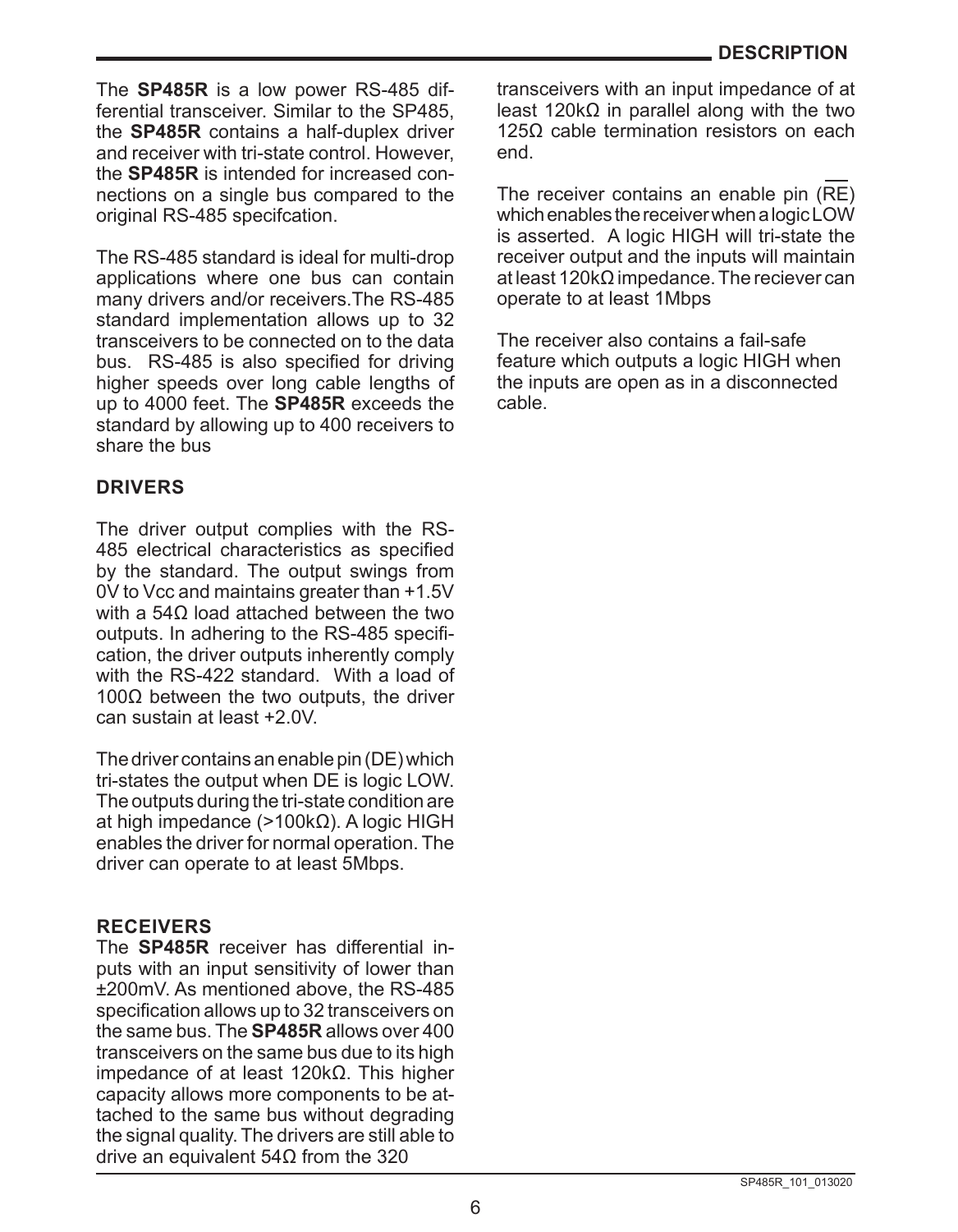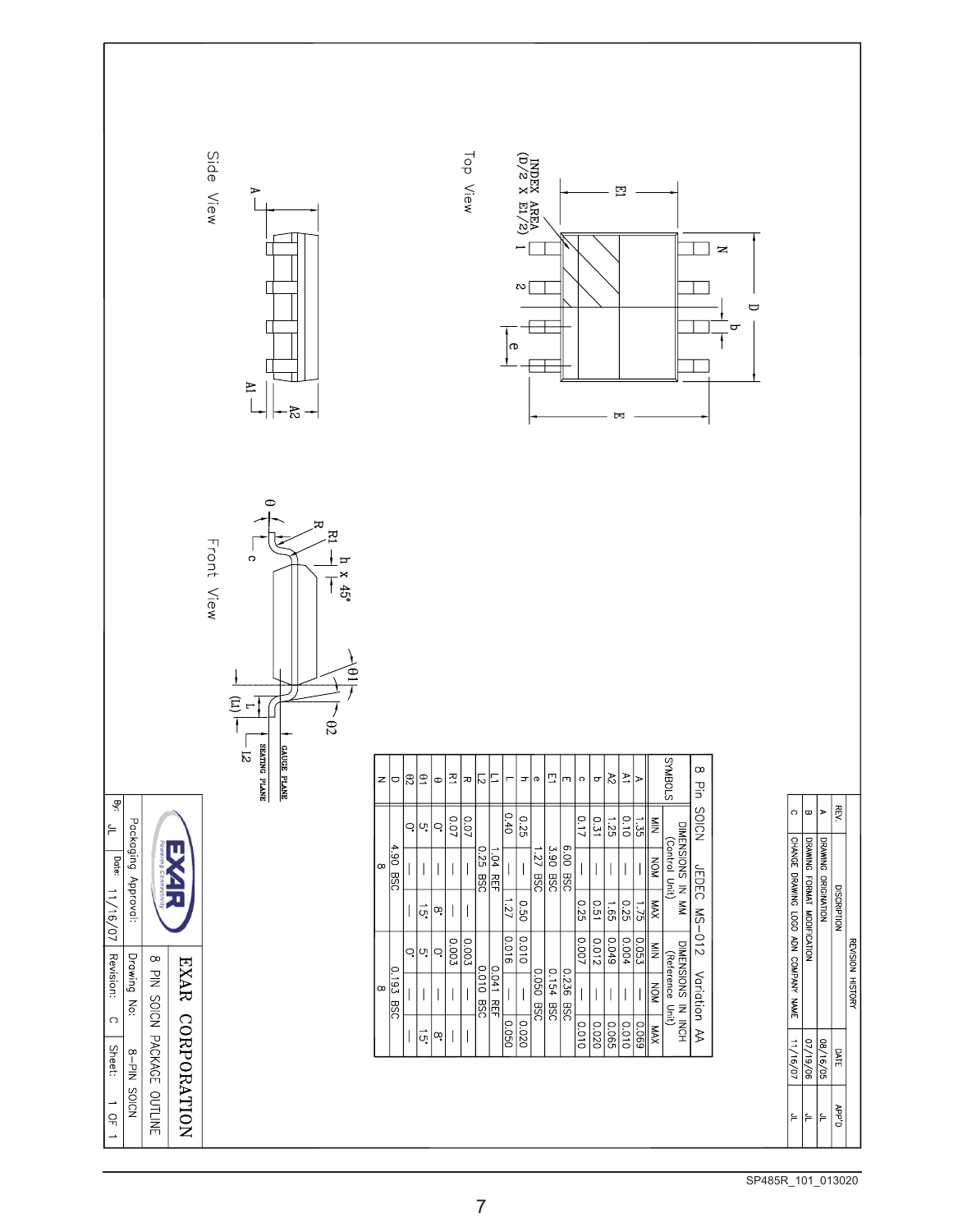